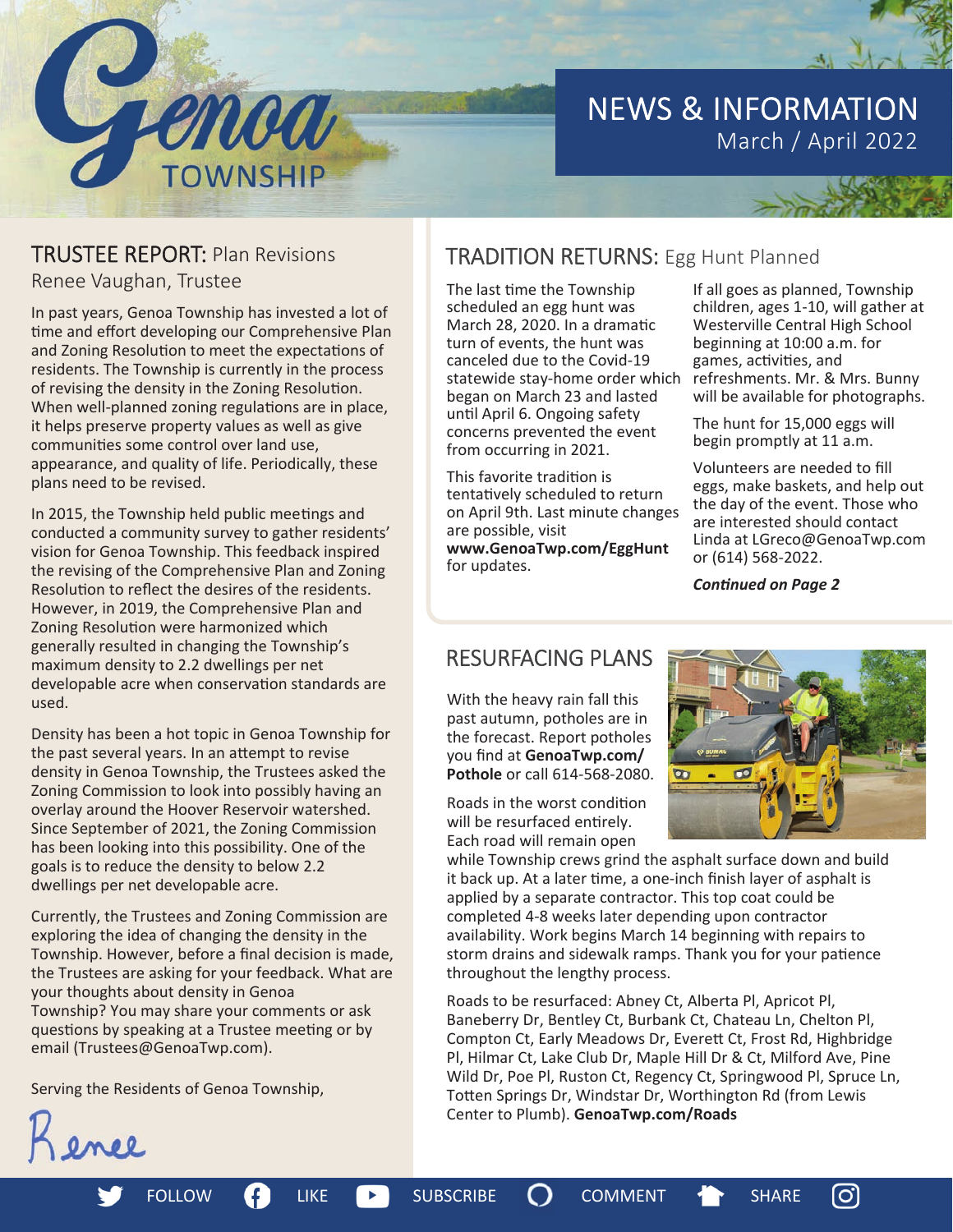

### SATURDAY, APRIL 9 Westerville Central High School

10:00 a.m. - Games & Activities

11:00 a.m. - All ages egg hunt starts

Age groups (1-2, 3-4, 5-7, 8-10) hunt simultaneously in separate areas.

One adult may help each child in the 1 to 2 year old area. Entry to the other areas is restricted to children within that age group.

Don't forget your basket!

Event is tentative! GenoaTwp.com/Easter Check for updates

## GENOA NEIGHBORHOODS*:* Development Gains Approval

Genoa Township is comprised of some of the most vibrant neighborhoods in central Ohio.

There's Westerville Reserve in the south. Constructed during Genoa's housing boom in 2000, residents have become more like family than friends,



*Westerville Reserve annual neighborhood get-together.* 

celebrating holidays and enjoying golf outings together.

Perhaps the most well-known of Genoa's neighborhoods is the sprawling Highland Lakes community that fosters relationships through its active Facebook page and a magazine publication.

Outside of subdivisions, homes line rural roads and the winding streets east of Hoover for those who prefer a more natural setting.



On January 24, 2022, the Board of Trustees voted to approve final plans put forth by Romanelli and Hughes Building Company to construct the Township's newest neighborhood at the southeast corner of Big Walnut and Worthington Roads; to be known as The Grove. The new development will consist of 30 single-family dwellings.

The homes will line a looping street surrounded by a ring of open space 50-feet or greater in width on all

*Illustration of The Grove planned for on the southeast corner of Worthington and Big Walnut Roads.* 

sides. The developer plans to retain the existing, dense stand of trees near the intersection and will supplement them with additional plantings and mounds along Big Walnut Road. Construction is anticipated to begin later this year.

To the new neighbors who will be making their home at The Grove, welcome!

*We would like to feature your Genoa Township neighborhood.*

*Share what makes your neighborhood special for the chance to be featured in a future issue by contacƟng the CommunicaƟons Director at LStrader@GenoaTwp.com* 

| <b>Fiscal Report</b>                   |                                   |                       |                            |                                     |
|----------------------------------------|-----------------------------------|-----------------------|----------------------------|-------------------------------------|
| <b>Fund Name</b>                       | 01/01/2021<br><b>Fund Balance</b> | <b>YTD</b><br>Revenue | <b>YTD</b><br>Expenditures | <b>Ending Balance</b><br>12/31/2021 |
| General                                | \$3,386,319                       | \$2,081,045           | \$1,634,096                | \$3,833,268                         |
| Motor Vehicle License Tax              | \$21,228                          | \$37.563              | \$39.913                   | \$18,878                            |
| Permissive Motor Vehicle License Tax   | \$63,084                          | \$220.765             | \$219,500                  | \$64,349                            |
| Gasoline Tax                           | \$63,557                          | \$358,668             | \$299,590                  | \$122,636                           |
| Road and Bridge                        | $\overline{\$1,}$ 292,434         | \$3,052,042           | \$3,205,948                | \$1,138,528                         |
| Road & Bridge Capital Projects         | \$100.000                         | \$0                   | \$0                        | \$100,000                           |
| TIF Fund                               | \$1,070,800                       | \$1.038.166           | \$1.348.737                | \$760,229                           |
| Cemetery                               | \$32,082                          | \$5.324               | \$9,388                    | \$28,018                            |
| Police                                 | \$7,961,391                       | \$4.344.961           | \$4.700.693                | \$7,605,659                         |
| Police Capital Projects                | \$117,968                         | \$120,000             | \$36,070                   | \$201,898                           |
| <b>Police Station-Capital Projects</b> | \$338,123                         | \$1,149               | \$173,295                  | \$165,977                           |
| General (bond) (note) Retirement       | \$1,387                           | $\overline{30}$       | \$0                        | \$1,387                             |
| <b>Enforcement and Education</b>       | \$6,559                           | \$798                 | \$0                        | \$7,357                             |
| Law Enforcement Trust                  | \$44,758                          | \$0                   | \$21.724                   | \$23,034                            |
| <b>Bond - Police Station</b>           | \$500,178                         | \$824.019             | \$998,076                  | \$326,121                           |
| Fire                                   | \$6,700,776                       | \$5,264,171           | \$5,651,382                | \$6,313,565                         |
| <b>Fire Capital Projects</b>           | \$1,726,287                       | \$0                   | \$0                        | \$1,726,287                         |
| Fire and Rescue, Ambulance and EMS     | \$415,052                         | \$234.055             | \$386,192                  | \$262,915                           |
| Self-Ins. Fund-Medical Insurance       | \$0                               | \$1,599,535           | \$1,599,535                | \$0                                 |
| Parks                                  | \$0                               | \$676,630             | \$519,638                  | \$156,992                           |
| Coronavirus Relief Fund                | \$161,459                         | \$381                 | \$155,516                  | \$6,324                             |
| American Rescue Plan Act- ARP          | \$0                               | \$1,477,206           | \$0                        | \$1,477,206                         |
| <b>EPA Grant</b>                       | \$0                               | \$30.024              | \$30,000                   | \$24                                |
| Total                                  | \$24,003,442                      | \$21,366,504          | \$21,029,293               | \$24,340,653                        |

*Figures have been rounded to the nearest dollar. For additional information on Township fi nances visit www.OhioCheckbook.com*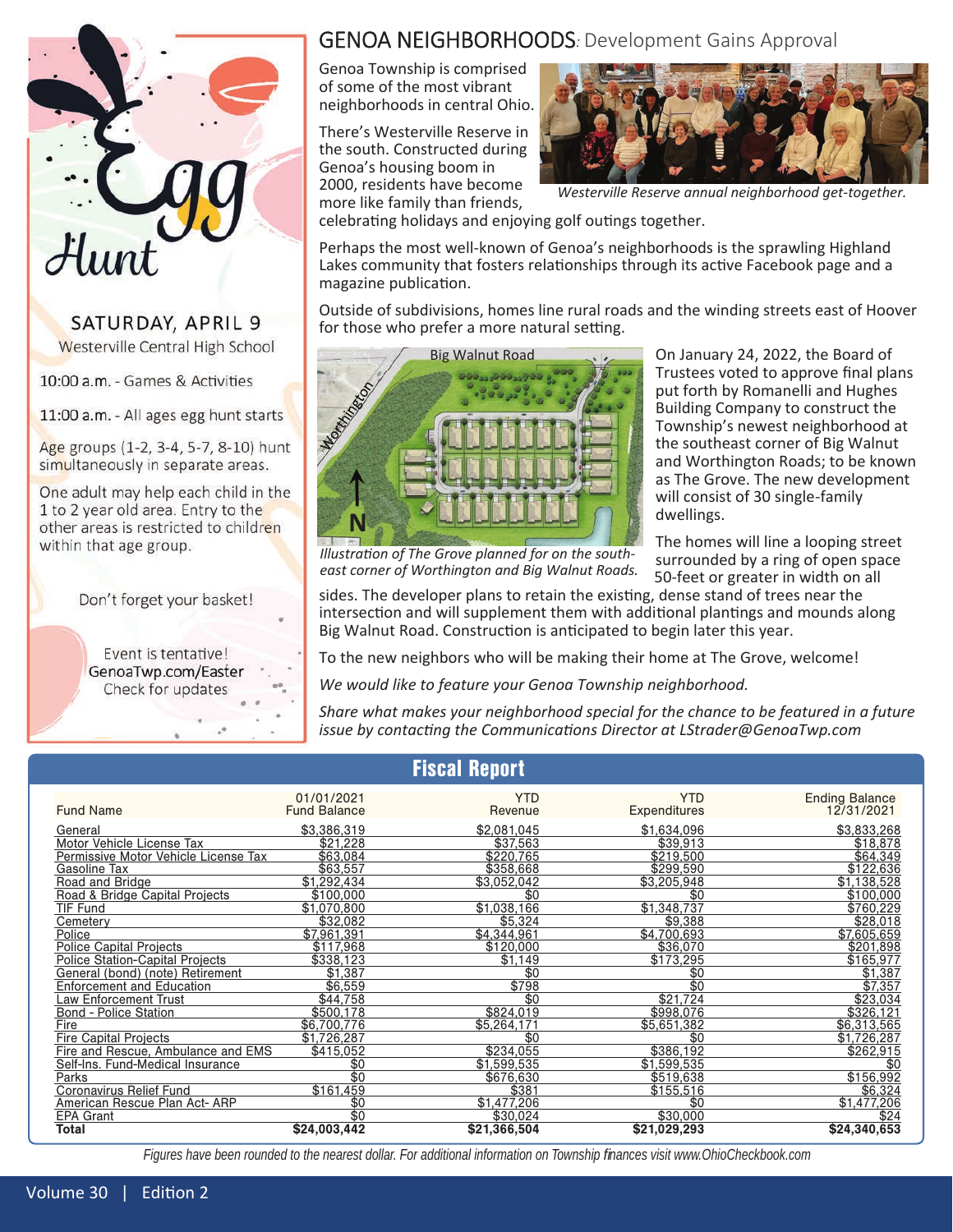## ZONING & DEVELOPMENT

Joe Shafer, 614.899.0725

#### www.GenoaTwp.com/Residential\_Improvement

The Residential Improvement Permit Application is the most frequently requested document by residents. It is required before installing a new fence, pergola, swimming pool, shed, or deck to name a few.

This form has always been accepted via a hard copy. While this method of submittal will continue to be offered; a new

electronic version of the form may be preferred by some residents and is now available.

To submit, complete the required fields online and upload supporting documents. Payment is completed simultaneously by credit card.

**GenoaTwp.com/ ResidenƟal\_Improvement** 

## MAINTENANCE

Bob Mathews, 614.568.2080

For one day only, drop off up to ten cans of unwanted LATEX paint for recycling during a special collection event to be held in partnership with DKMM Solid Waste District.

> SATURDAY, APRIL 2 8:00 a.m.– Noon McNamara Park

Enter the driveway just east of the Fire Station. *Free with proof of residency. No businesses.*

In addition to the new paint recycling event, the usual "Spring" Cleaning" dumpsters will be provided April 23-30 at the maintenance facility located just beyond the Fire Station at 7049 Big Walnut Road. Make an unlimited amount of trips to dispose of waste daily between 8:00 a.m. and 8:00 p.m.



Branches, leaves and other yard waste must be loose or in paper bags. No plastic material should be mixed as yard waste will be composted. Loads with plastic can be rejected by the composting facility and could lead to the cancellation of the service.



Items that will not be accepted include appliances, wire fencing, tires, batteries, paint, oil, computers, monitors and any material that is corrosive, toxic, flammable or reactive.

Scrap metal separated from general trash into the designated dumpster will be recycled.





A permanent drop box is available at the Police Station to properly dispose unused medication. Proper disposal prevents accidental poisoning, misuse, and overdose.



### POLICE

Chief Stephen Gammill, 614.568.2060

With springtime knocking at our door, remember these important safety notes. As weather warms, residents often report scams involving yard cleanup, tree trimming, and roof inspections. Phone scams attempt to entice you to purchase gift cards to "pay for services".

Another phone scam will claim that you must pay to avoid a "tax warrant". The IRS does not call to solicit your personal information or notify you of a problem with your filing. They certainly do not take gift cards as payment either. If you think the IRS may have truly tried to contact you, then end the call, find a trustworthy phone number and call them back yourself. Remember, scammers will sound official but they are just playing on fear.

To reiterate:

- Don't pay for services with gift cards over the phone.
- Don't give personal information over the phone.
- The IRS recommends filing early to help prevent fraud.
- Warrants are not handled over the phone, or paid over the phone
- If it seems to good to be true, you know the rest.



# FIRE/EMS/RESCUE

Chief Joseph Ponzi, 614.568.2040

Firefighters will begin checking fire hydrants in the Township at the end of April. It takes 4-6 weeks to assess each of the Township's 1200 hydrants. 00000



The process can stir up sediment in the water supply line and residents may notice a brief change in water clarity. Discoloration goes away on its own within 12 hours or you can speed up the process by running the tap a while.

Updates on where flushing will occur will be posted to the Fire Department's Facebook page **Facebook.com/GenoaTwpFire**

# DEPARTMENT UPDATES